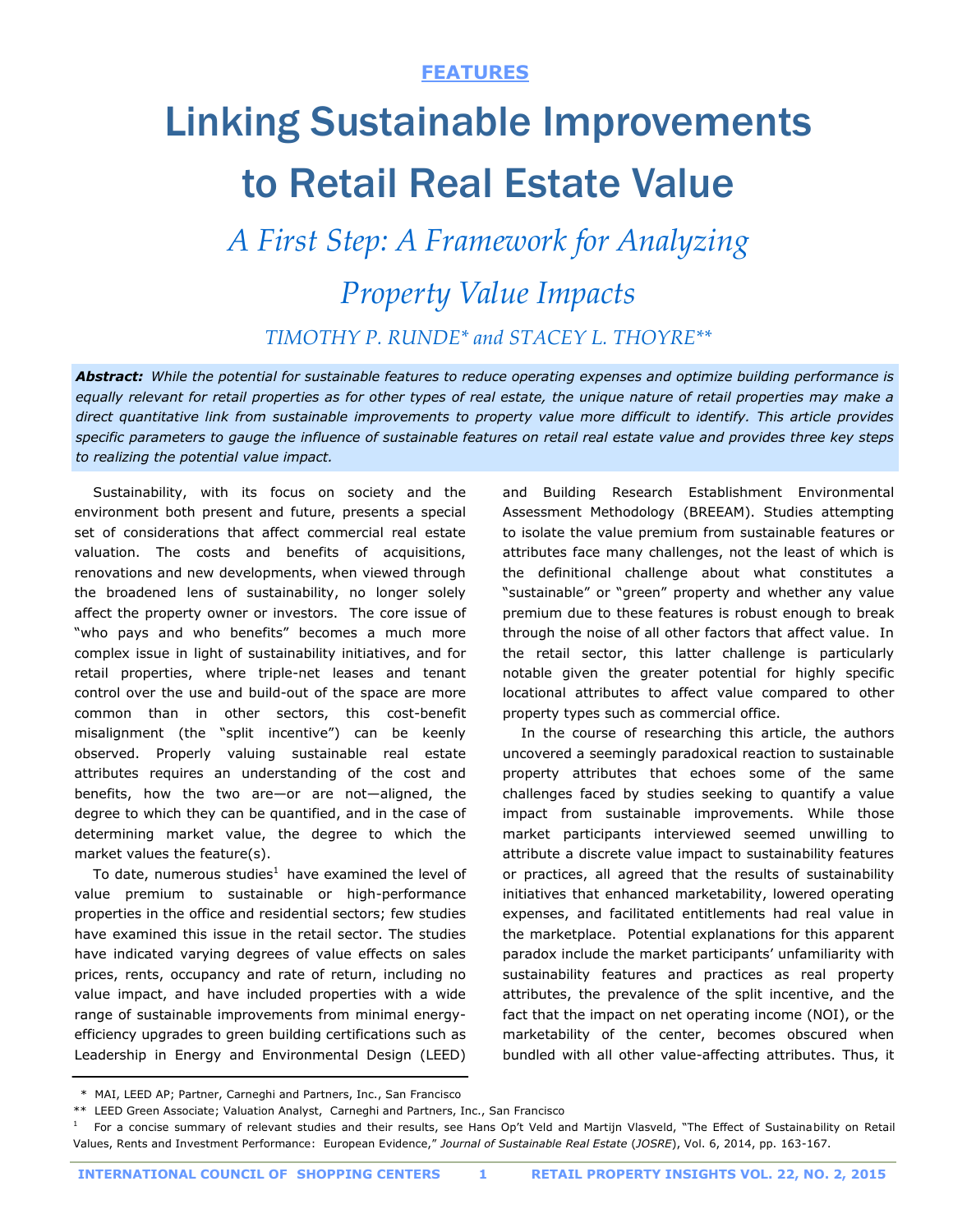may be that the value impact of sustainability initiatives is being misattributed to other property factors, rather than being called out as directly attributable to a specific sustainability feature or practice.

 Equivocal or conflicting results aside, there is continued and growing interest in optimizing building performance among investors and property owners. To the extent that sustainable upgrades and projects may be viewed as best practices and therefore a way to achieve optimal building performance, there is a need for a set of specific parameters which a feature or project must meet in order to impact value. This article examines, from a valuation practitioner's viewpoint, the various ways in which sustainable features may influence value for retail properties.

#### **Direct and Indirect Value Impacts**

Just as other types of acquisition or capital improvement decisions must "pencil out," decisions to embark on a sustainable renovation or development must also be financially feasible. While sustainable projects must meet the same financial litmus test as any other project, it can be more difficult to ascertain the benefit that can be attributable to the real estate for these types of projects.

 In addition, sustainable building design and construction often involves a cost shift from ongoing operations to upfront capital outlay. Even when the cost and benefit are aligned, the timing of each can affect whether a value impact is recognized in the market. For someone with a short investment horizon, the operational savings may not be material enough to offset the upfront cost. That investor might not value a building that recently underwent a major HVAC upgrade the same way a "buy-and-hold" investor might.

 Sustainable features can have both direct and indirect market value impacts that can be either positive or negative. Table 1-1 summarizes the main types of impacts in both categories. Direct impacts are readily quantifiable and affect the cash flow, such as rent premiums, lower energy costs, or higher or lower operating costs. Indirect impacts are more difficult to quantify and tend to affect the risk profile of the property. For example, is marketability enhanced? Does the project decrease obsolescence risk?

#### **Valuation Thresholds**

Broadly speaking, a discernible market value impact will depend on whether or not the sustainable project or feature meets the following thresholds:

| Table 1-1<br>Direct and Indirect Market Value Impacts                                               |                                                                                              |
|-----------------------------------------------------------------------------------------------------|----------------------------------------------------------------------------------------------|
| <b>DIRECT IMPACTS</b>                                                                               | <b>INDIRECT IMPACTS</b>                                                                      |
| L Energy costs<br>↓ Water/sewer costs<br>↓ Waste/trash costs<br>+/- Operating costs<br>Rent premium | ↑ Marketability<br>$\uparrow$ Absorption<br>Future proofing against<br>sustainability risks* |
|                                                                                                     |                                                                                              |

+/- Build-out (tenant improvement) costs

#### Capital costs

\* Sustainability risks can include energy price increases, scarcity or increased materials costs for tenant improvements, future building code compliance, etc. More information regarding real estate-related sustainability risks can be found in the authors' prior work, "Integrating Sustainability and Green Building into the Appraisal Process," *Journal of Sustainable Real Estate (JOSRE*), Vol. 2, 2010, pp. 228-229.

- 1. Is the sustainable feature/project's impact
- measurable,
- durable, and
- tied to the real estate?

 2. Does the market value the feature? If so, can this fact be objectively conveyed?

#### *Measurability and Benchmarking*

 *Direct impacts* such as rent premiums, lower energy or tenant improvement build-out costs are readily measurable. But how does the unique nature of retail properties—triple-net leases, tenant-paid build-outs and end-users who frequent the premises only occasionally affect the attribution of the value of those impacts?

 Rent premiums clearly accrue to the real estate by increasing net operating income (NOI). While energy savings accrue to the property, they may or may not accrue directly to the property owner due to the triplenet lease structure common in the retail sector that typically shifts energy cost to the tenant, either as part of the common area maintenance (CAM) charge, direct metering, or both. If the landlord is responsible for replacing the HVAC but the tenant pays the energy bill, the benefit of upgrading the HVAC to a more efficient system accrues to the tenant, while the landlord pays the cost. Unless the landlord can recoup that capital cost through higher rent, or amortize the capital cost in the CAM charges, the cost and benefit remain misaligned, and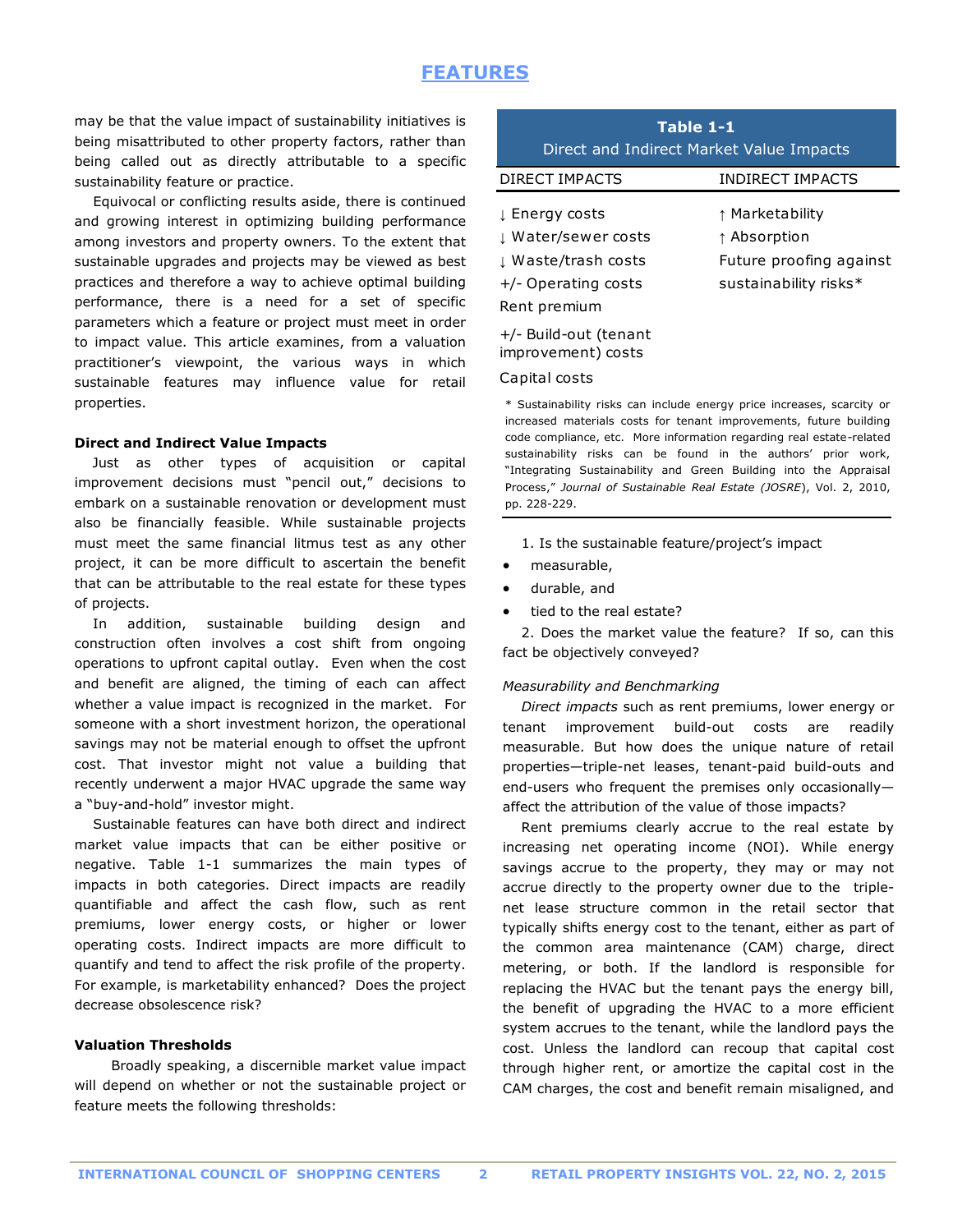the project is not economically justified from the landlord's perspective.

 *Indirect impacts* such as marketability to the tenants and investment risk are more difficult to measure directly. Sustainable characteristics of a shopping center may connect with the values of a particular shopper demographic, such as the organic grocery customer, and thus may provide a marketing edge or attract certain desirable tenants. The indirect impact of enhanced marketability may lead to measurable direct impacts: higher rents, shorter absorption, reduced concessions, or reduced downtime on lease rollover. Higher customer traffic may lead to higher sales, which creates the synergistic effect common to successful shopping centers, while also increasing the retailer health and ability to pay higher rents. As with any market differentiator, the impact, if any, will depend on how successfully the sustainable characteristics connect with the customer.

 Some sustainable features present unique measurement challenges. The reduction in water use from water-efficiency upgrades can be straightforward to measure, but what about changes to storm water runoff through the use of bioswales or permeable landscaping? How can this impact be translated to an economic impact? Features such as bioswales that reduce the impact on local sewer infrastructure may help expedite the entitlement process, but quantifying that type of indirect impact remains elusive.

 Measurability is also an essential component of *benchmarking*, the process of establishing and documenting a reference point for building performance. Benchmarking of a property's performance as regards factors such as income, expenses and occupancy is a fundamental practice in commercial real estate, but sustainability initiatives have expanded the type of parameters that are measured and monitored. For example, tracking energy or water use before and after upgrades allows for assessment of efficacy of changes in operations and capital upgrades. Further, benchmarking a property's performance against a recognized metric, such as ENERGY STAR's Portfolio Manager for energy use, can demonstrate a building's performance relative to the market. For features such as energy-efficiency upgrades, benchmarking can not only be useful, but required in a growing number of areas. Map 1-1 shows the U.S. states and cities which have adopted mandatory energy benchmarking regulations as of June 2015.

 Outside the U.S., energy benchmarking of privatesector buildings in the European Union was established by the 2003 European Performance on Buildings Directive

(EPBD). Energy Performance Certificates (EPCs) began on a voluntary basis but will become mandatory over time.

#### *A Matter of Control*

Control of the space is also a factor that has unique value-affecting implications for sustainable improvements in retail properties. Measurement of sustainability metrics such as energy use, or implementation of energy-reducing strategies, can prove difficult or, in some cases, impossible without changes to the lease language. Unlike a typical multi-tenant office building that is mastermetered for utilities and where the landlord has broad rights to control the tenant build-out, the anchor tenants in a shopping center often directly control the building specifications and even the contractor selection. The landlord may provide little more than a build-to-suit dollar allowance, or in some cases, simply ground lease the site. Landlord influence on the building practices, materials selection, and ongoing operation in these situations is severely constrained. Without specific clauses in the lease allowing it, a landlord may not even be able to collect whole building energy or water use data and therefore not be able to adequately measure, track and benchmark sustainability initiatives.

 Looking to the balance of the center, most shop tenants expect substantial control over their interior space as well. Chain stores typically have store prototypes focused on building the brand, with limited flexibility to incorporate landlord requirements. Local "mom and pop" operators are often focused more on near-term cash solvency than broader sustainability motivations. The practical ability of the landlord to control the tenants' behavior is limited by the market's expectation: The landlord will let the tenant do what they want with the space, so long as it fits within the shopping center rules and regulations, and does not violate use restrictions or otherwise conflict with the other tenants.

#### *Durability*

 Durability takes the measured value impact to the next level: To matter to real estate investors, tenants and the customer, sustainable characteristics have to be as real as the underlying property, and the measured effect has to be verifiable and perceived as ongoing. Assuming that the lease structure allows for recovery of capital improvements, a shopping center owner who installs LED lighting in the parking lot and other common areas can expect the energy savings to continue for a decade or more. More consideration must be given, however, to impacts such as rent premiums that are attributable to the sustainability features of the property. For example, if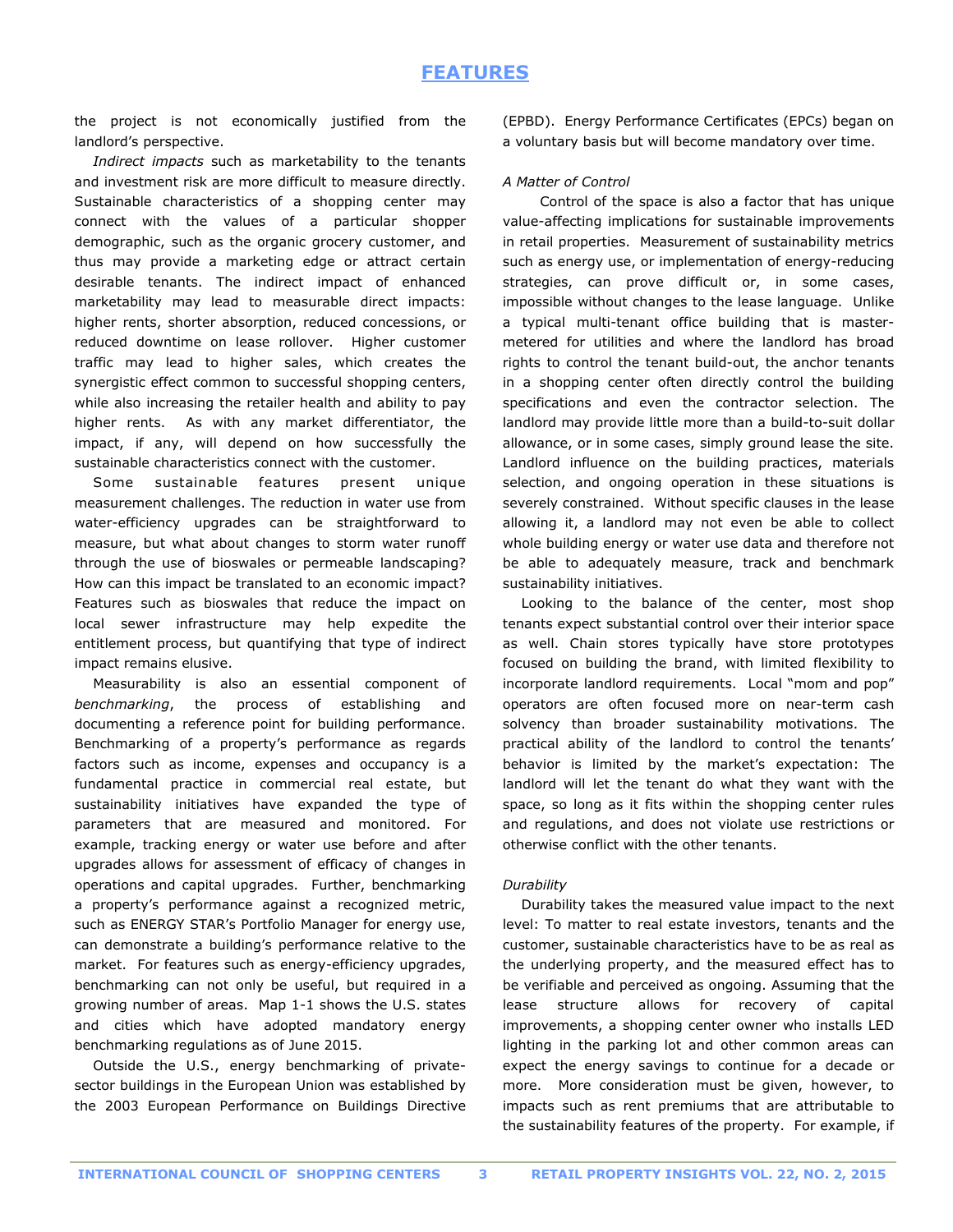**Map 1-1** U.S. Building Benchmarking and Transparency Policies



a new LEED-certified shopping center is shown to lease at a rent premium, and the property owner signs the majority of the tenants to five-year leases, is this a durable value impact? While the property may have a competitive advantage in the current market, will that still be the case five or 10 years out when other centers in the area have also incorporated sustainable features?

#### *Runs with the Land*

 Sustainable projects and features may have benefits that appear to enhance the value of the property, but if they are not part of the real property, they will not affect market value. For example, does a leased solar photovoltaic (PV) system contribute to real property value? While the solar PV system may be affixed to the roof, the equipment is owned by a third party and thus not part of the shopping center real property. Similarly, buying renewable energy credits does not add to the

underlying value of the real estate, though they may count towards green or sustainability certifications.

#### *Market Is the First Word in Value*

 Retail property owners are well-versed in analyzing trade area demographics including daytime population and household income. Assessing a market's sustainability orientation, or the degree to which a particular market has incorporated the principles of sustainability into purchase and lifestyle decisions, is harder to define, much less analyze.

 From a valuation standpoint, market value hinges on whether the particular market values the specific property and property attributes. While this may seem abundantly obvious, the "it's the right thing to do" aspect of sustainability can sometimes cloud the issue of whether a particular sustainable feature will have a discernible value impact in a particular market. For example, conventional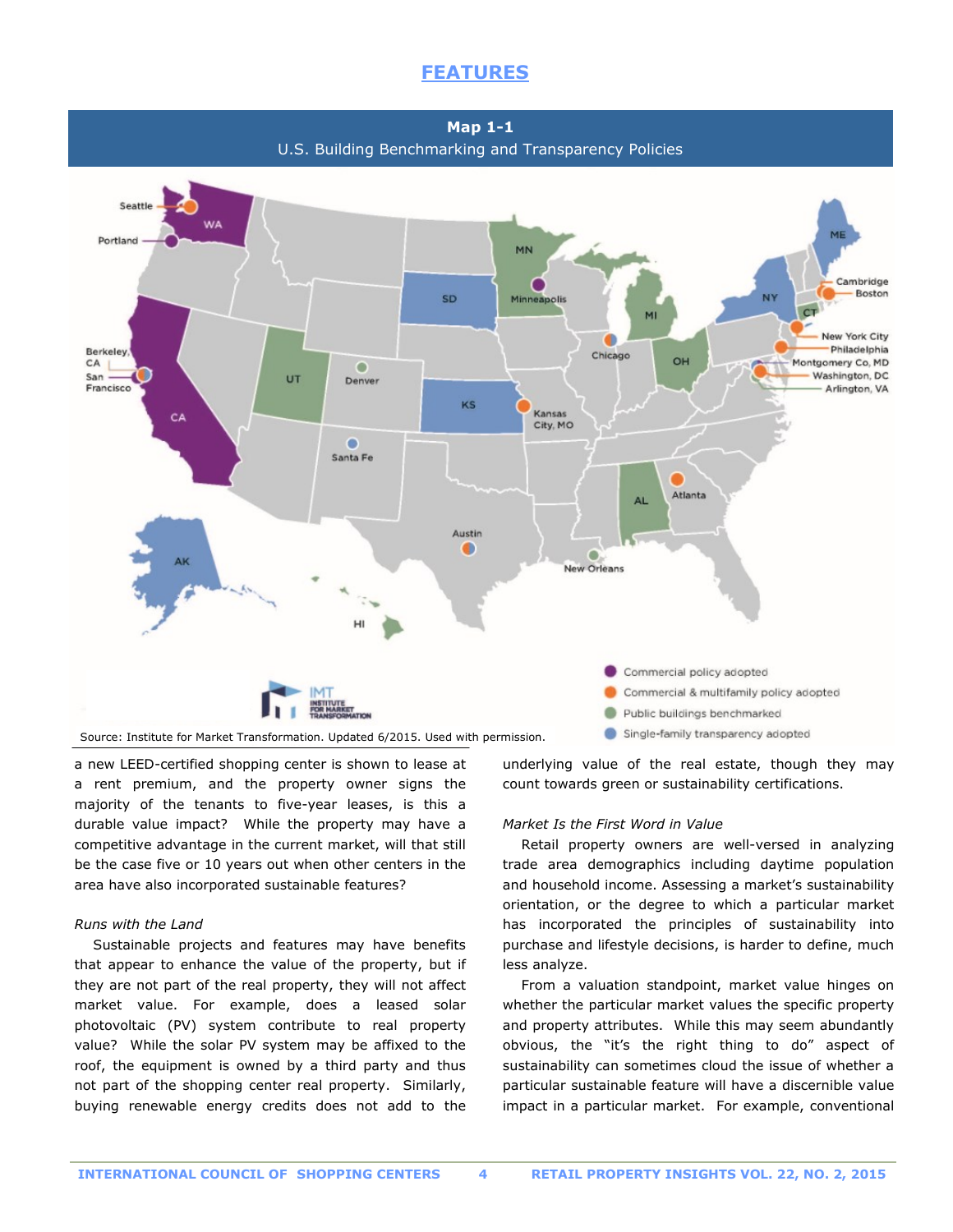car drivers may not appreciate the loss of priority parking to electric car-charging stations located right in front of the grocery store. The tenant may not care that their electricity comes from solar PV on the roof, which may be all but invisible to the customers and employees. Certainly, it is easier to foresee a positive value impact to building out prime pad space with a structure featuring a living roof, solar panels and transit proximity in a market exhibiting sustainability-oriented behaviors versus one that is not. But even in a market that is deemed sustainability-oriented, sustainability uptake may be affected by demographic factors within that market. In this respect, statistical studies implying a broad-based premium for sustainability-related features can be misleading when applied to a particular property in a specific market.

 Value advantages to sustainable properties may also be attributed to other factors, such as increased NOI. If the acquisitions team is looking primarily at return on investment (ROI) metrics, the quantitative link between the reduced operating expenses due to the sustainable features that leads to higher NOI, yielding a superior overall rate of return, may be lost. While the increased NOI may capture the direct value impact of the reduced operating expenses of the sustainable feature, if the indirect value impacts of the feature or project are not examined, it is possible that the full value impact may not be realized. Looking beyond ROI metrics to factors such as improved tenant retention or enhanced marketability leading to reduced absorption may yield additional market support for sustainable features.

#### **Realizing the Potential Value Impact**

 Thus far, the discussion has addressed thresholds that need to be met so that there may be a potential for a positive value impact. As any owner or investor knows well, however, unrealized potential is akin to the difference between theory and practice. Therefore, what are some specific steps that a retail property owner can take to move from a potential impact to a realized value impact? Realizing the value potential of sustainability features requires three steps:

Step 1: Align the cost and benefit equitably between landlord and tenant

Step 2: Benchmark and document the performance before and after

Step 3: Communicate with all relevant stakeholders

#### *Step One - Align*

 Retail property owners are well aware of cost-benefit misalignments. For sustainable features, the issue extends beyond aligning upfront cost with economic benefit to aligning the interests in achieving the sustainability initiative embedded in the upgrade or renovation. For example, the ultimate goal of energy- and water-efficiency upgrades is to reduce use of energy and water. The upgrades can fulfill part of that goal, but without tenant cooperation via changed use behaviors, the benefit is not fully realized. That is, technology can only go so far; management policies and use behaviors must also change.

 One of the most direct ways of addressing this split incentive is through changes to the lease. So-called "green leases"<sup>2</sup> provide a work-around to the traditional split incentive problem ubiquitous in retail triple-net leases. The concepts behind most green lease language may not be new or unique to green or sustainable properties or projects. Recovering capital costs is not a new idea, yet without green lease language that allows, for example, for the landlord to recoup capital costs from energy-efficiency upgrades that save the tenant energy costs, it may prove difficult to successfully implement sustainability initiatives. Likewise, clauses that require the tenant to cooperate with energy and water-use reporting is essential for Step Two below. Other important lease language to consider may include cooperation with green certification programs, tenant energy/water use to not adversely affect the balance of the shopping center, landlord ability to provide and sell site-generated energy to tenants, landlord control of the roof for solar PV, and landlord approval over tenant build-out, such as low-flow plumbing fixtures and low VOC finishes and adhesive.

 The "Retail Green Lease Primer" released by the Retail Industry Leaders Association (RILA) and the Institute for Market Transformation (IMT) details specific lease modifications that a property owner can consider to help overcome the split incentive issues common to standard lease agreements.<sup>3</sup>

#### *Step Two – Benchmark*

 As discussed previously, measuring building performance and in particular, measuring and documenting the effects of sustainable upgrades on

<sup>&</sup>lt;sup>2</sup> For more information about green leases, see Institute for Market Transformation, "[Retail Green Leasing](http://www.greenleaselibrary.com/uploads/7/4/8/7/7487823/retail_green_leasing.pdf)," retrieved September 10, 2015, and the Rocky Mountain Institute and the Building Owners and Managers Association (BOMA) International, "[Working Together for Sustainability: The RMI-](http://www.boma.org/sustainability/info-resources/Documents/WorkingTogetherforSustainability.pdf)[BOMA Guide for Landlords and Tenants](http://www.boma.org/sustainability/info-resources/Documents/WorkingTogetherforSustainability.pdf)," June 2012, retrieved September 10, 2015.

<sup>3</sup> Retail Industry Leaders Association and Institute for Market Transformation, "[Retail Green Lease Primer](http://www.imt.org/uploads/resources/files/Retail_Green_Lease_Primer_-_RILA-IMT.pdf)," 2013, retrieved September 10, 2015.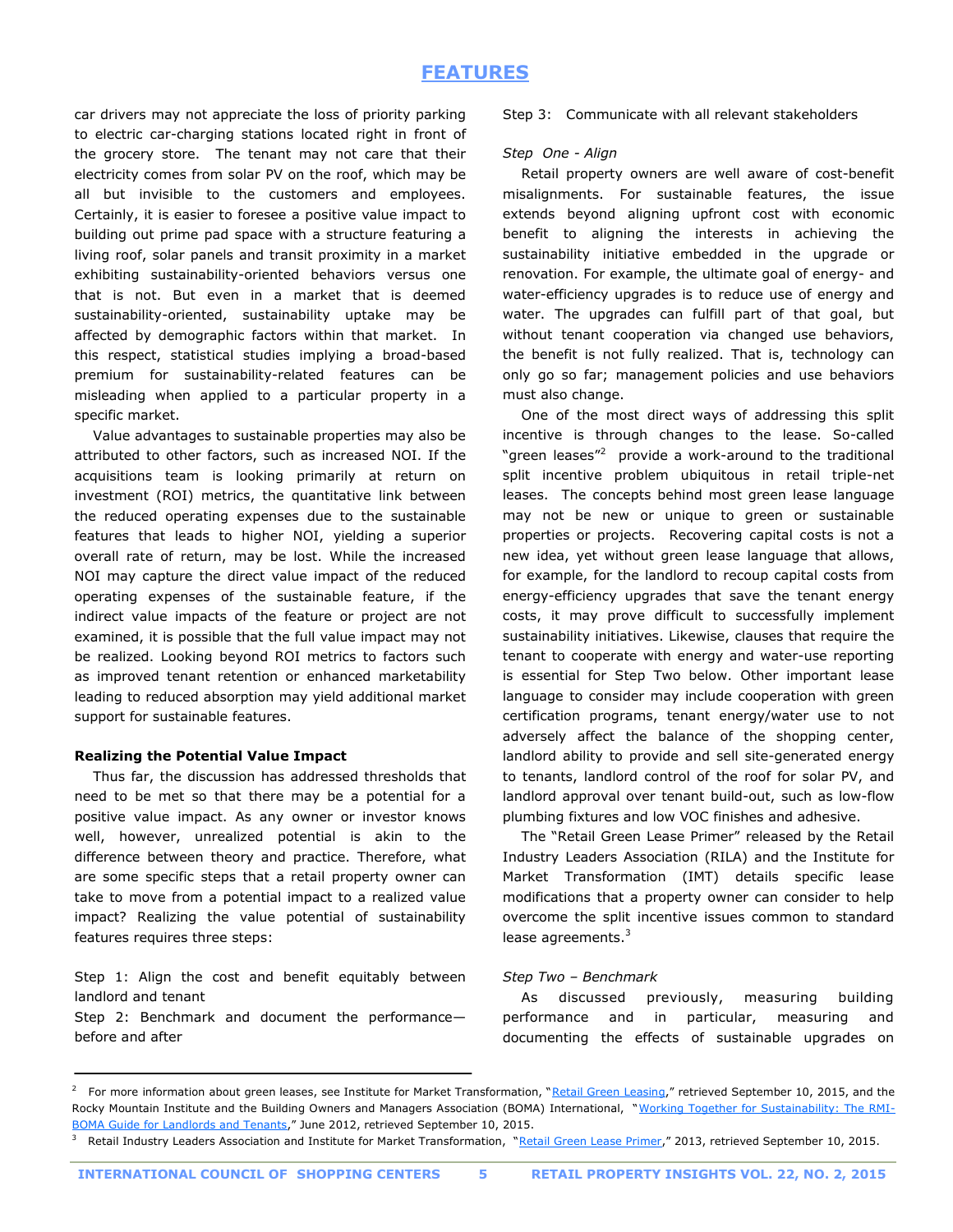building performance, is required to demonstrate a value impact.

 Benchmarking may be as simple as separately measuring and recording such factors as actual energy and water use, not just cost, over time. Tracking and recording energy use intensity (EUI) as measured in kBtus per square foot (sf), by type of fuel (natural gas or oil versus electricity) can help identify and clarify how and where energy is being used in the building, and facilitate comparison to similar properties and market standards. Access to tenant-controlled energy and water-meter data is critical in order to fully understand building performance, which may require lease language referenced in Step One.

 More complex properties may require a more sophisticated approach, such as ENERGY STAR Portfolio Manager, the most commonly used benchmarking tool for energy and water use in the commercial real estate sector. Portfolio Manager measures and compares actual performance of a property to its peers based on reported occupancy and use.

 The Department of Energy (DOE) recently released the Building Energy Asset Score (Asset Score) tool that focuses on rating the building envelope and mechanical systems, as well as suggesting potential upgrades. The primary difference between these two benchmarking tools is that Asset Score rates potential performance independent of actual occupant influence, while Portfolio Manager reflects actual performance based on existing occupancy and use as measured by utility bills.

 Benchmarking tools can be especially useful for assessing the feasibility of major upgrades with multiple areas of impact. For example, while the energy savings of re-lamping with lower-wattage LED fixtures may be easy to calculate without sophisticated software, the operating cost savings of a chiller replacement may be more difficult to ascertain without a more sophisticated energy modeling analysis. Once the baseline operational

### **Figure 1-1** Documenting Sustainable Improvements: A Checklist

Documentation provides the vital link between sustainable improvements and property value impacts. Identifying a point person or team to maintain the data and facilitate communication with any lenders, appraisers or investors that may be involved with the project ensures that any value-affecting information does not fall through the cracks. Below is a checklist of key elements to track:

- 1. **Total upfront costs:** While sustainable projects may or may not cost more than a conventional project, the fact is, any project has an associated cost. These data can be useful for establishing a basis for the cost approach in an appraisal, or for working with tenants on strategies to equitably balance the costs and benefits of a project.
- 2. **Energy, water/sewer and waste**: Efficiency improvements to these elements can have a direct value impact but will require diligent documentation:

A. *Document both use and cost*. Use established metrics when available, such as energy use intensity (EUI) measured in kBtu per sf, for energy use. For areas with mandated benchmarking, track the project's performance and compare to area-wide data.

B. *Disaggregate all utilities*. Even if the project's scope does not target all three areas, measuring and tracking use and cost individually provides critical data that can be used to measure project performance and can provide solid baseline data for future projects.

- 3. **Changes to operating strategies**: Changes to a property's operations and maintenance that affect the property's operating expenses can be just as important to track as energy use reduction and savings from re-lamping. Salient changes to document may include lease language that is incorporated to allow for recovery of capital improvement upgrades or changes to property maintenance such as green cleaning strategies that may decrease (or increase) operating expenses.
- 4. **Third-party certification reports**: LEED scorecards, ENERGY STAR Portfolio Manager report, or other green building certification worksheets or project checklists, can provide an important starting point for understanding the scope of the sustainable project. Third-party commissioning of both the mechanical systems and the whole building provide critical evidence that the property will perform as designed. Energy audits establish baseline operation and can also identify areas for potential improvements.
- 5. **Technical specifications, plans and warranties:** Connecting sustainable improvements to value requires more than just reporting the cost and savings. Plans, specifications, warranties, performance contracts and the like help the appraiser, lender and investor understand exactly what was done, and how it will impact building performance.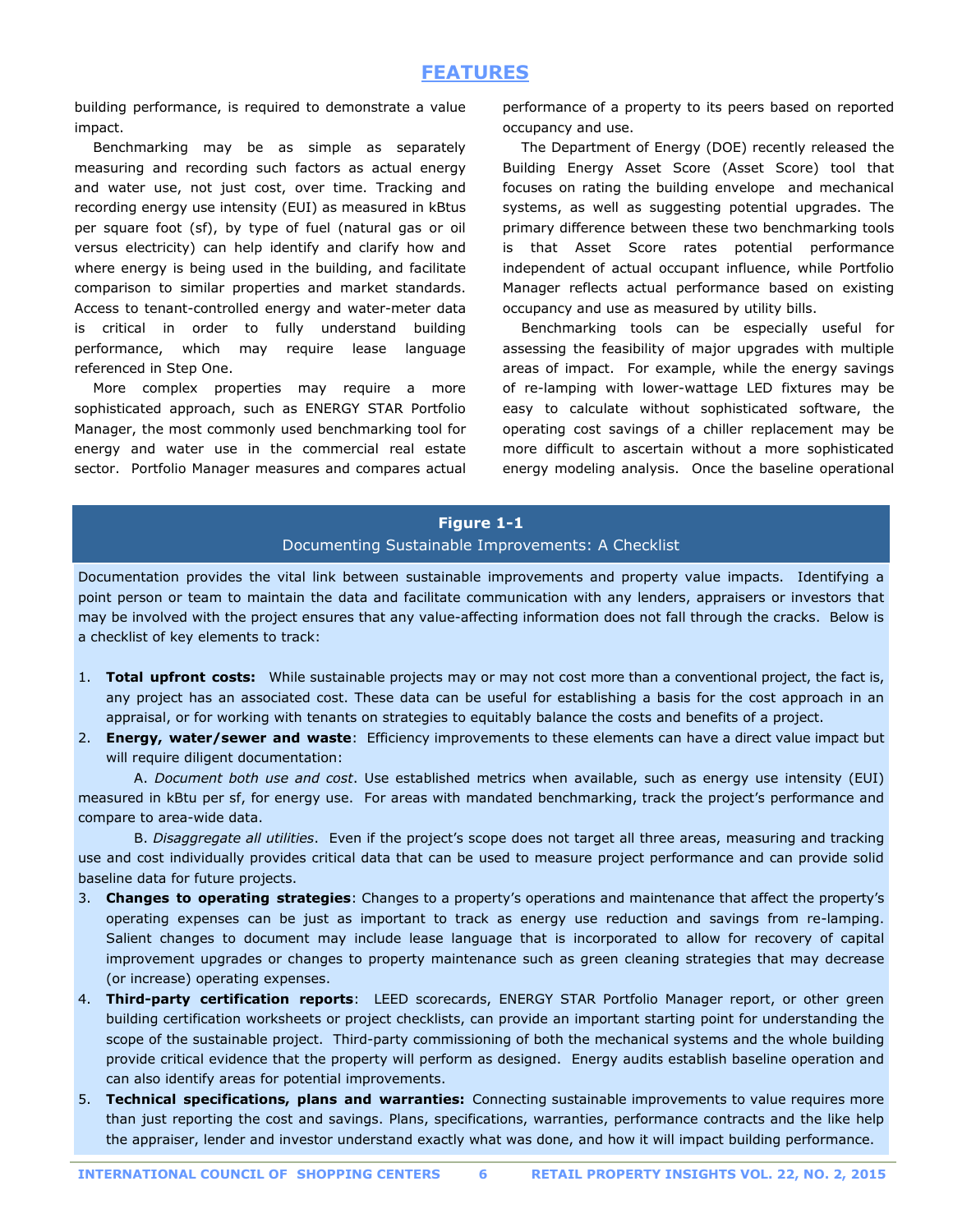#### **Figure 1-2**

Green Roof With Solar PV Visible From Highly Trafficked Interstate: West Elm Store, Emeryville, Calif.



Source: Timothy P. Runde and Stacey L. Thoyre. Used with permission

## **Figure 1-3**

Signage Detailing Sustainable Features: Walgreens NZE Store, Evanston, Ill. Calif.

**Wind Turbines** Two 8 foot diameter wind turbines by Wing Power provide 7.2 MWh of energy annually. This is enough to power an average home for 6 months.

#### **Solar Panels**

849 solar panels by SoCore Energy provide over 185 MWh of energy annually.

Source: Timothy P. Runde and Stacey L. Thoyre. Used with permission

benchmark is established, sensitivity analysis of various energy upgrade scenarios can be used to guide the decision process, as well as to assess performance post implementation.

**Figure 1-4**

Prominently Located Solar and Wind-Powered Parking Lot Lighting Lining Shopping Center Entryways: Persimmon Place Shopping Center, Dublin, Calif.



Source: Timothy P. Runde and Stacey L. Thoyre. Used with permission

#### *Step Three - Communicate*

 Communication is essential to realizing the value effect of sustainability initiatives. Even when energy use is reduced and leases are in place that equitably align the benefit with the cost, the marginal increase in the NOI may not be recognized in the market without adequate communication of the results of Steps One and Two. Figure 1-1 provides a checklist of key elements to document.

 Existing investors, potential buyers, lenders and appraisers need documentation of the work completed and the resulting performance communicated in a way that they can understand so that proper attribution of the capital costs and ongoing savings can be made. Simply reporting a 15% decrease in energy use is not enough. Valuation requires a baseline energy cost and EUI for the property before, a benchmark for comparable properties in the market, detailed description of the work performed, the cost, the projected operational savings, and the actual performance (EUI and energy cost) as it becomes available.

 If the project requires financing, selection of the financing team is an important decision. Sustainable and high-performance property attributes are not equally well understood by all lenders and appraisers. Communicating the need for a lender and appraiser with experience and knowledge in valuing these types of features and projects early in the process can ensure that all relevant factors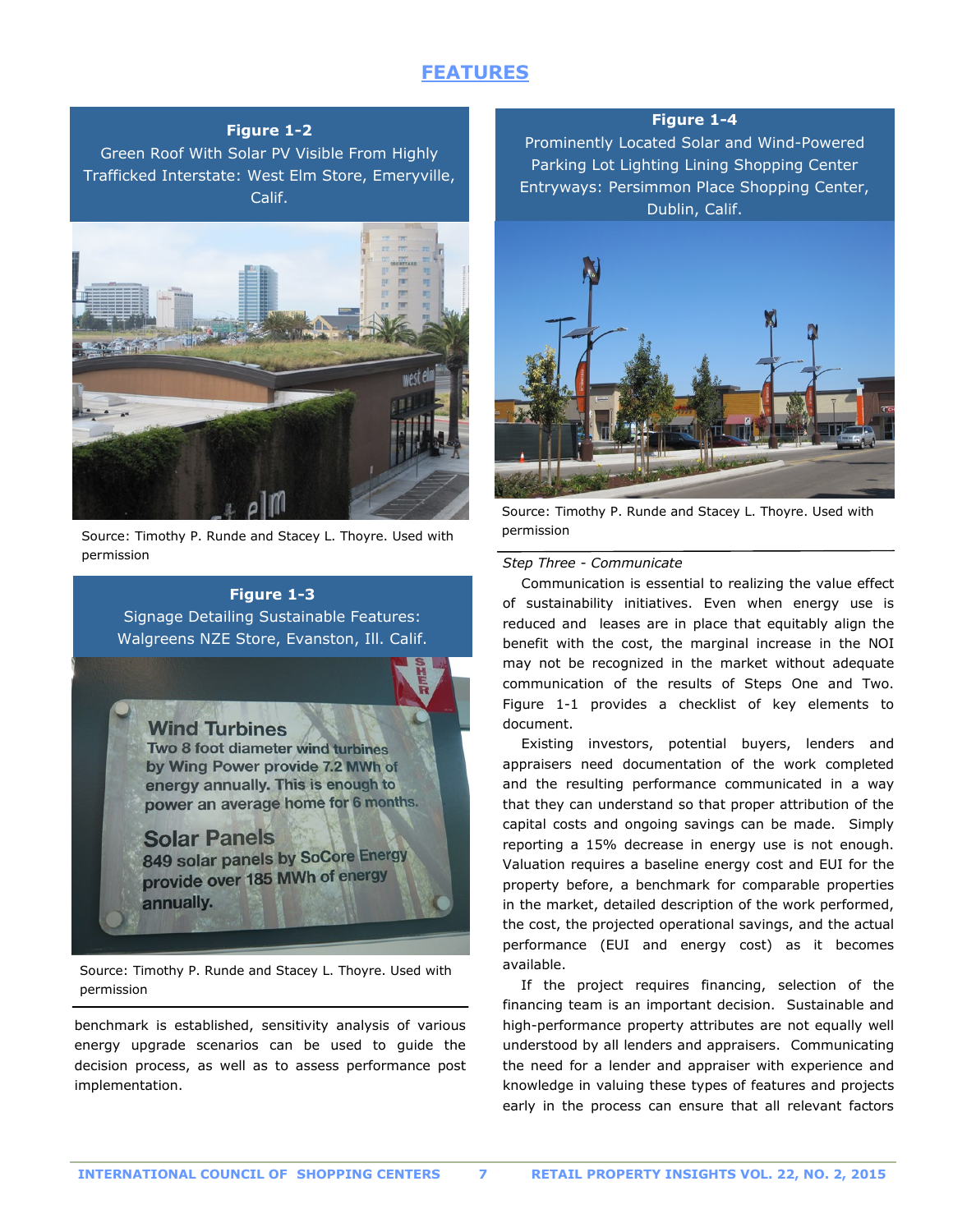are understood and properly analyzed. However, even when an experienced financing team is engaged, access to all collected data for the project must be communicated to the team.

 From a valuer's standpoint, it can be surprisingly difficult to obtain the needed data to justify stabilizing expenses at a reduced level post-upgrade, for example. Some engineers have indicated that they are concerned about liability when communicating projected energy use data. Further, the operating expense data obtained from the property owner is often not disaggregated between energy, water/sewer and trash. Without disaggregation of these expenses, any savings attributable to specific upgrades such as low-flow fixtures or a lighting retrofit may be missed.

 Communication also extends to the other stakeholders in the property—the tenants, customers and the community. Sustainability initiatives that do not affect the NOI—the benefits to the environment and the community at large—provide an opportunity for market differentiation and image enhancement for both the landlord and tenants in the center. Figures 1-2 to 1-4 show several examples of communicating sustainable features to retail customers, the community and current and prospective tenants.

#### **Conclusion**

 Market participants interviewed for this article indicated that, at this point in time, sustainability largely remains an issue of operational best practices with scant expectation for any ROI in excess of reduced operational costs. The value impacts of sustainable projects are not, however, limited to new construction or to comprehensive sustainable projects. In fact, as noted in the recent BCSC report,<sup>4</sup> older shopping centers in the United Kingdom had greater potential value impacts for energy-efficiency upgrades than newly constructed or renovated ones. This finding is consistent with the authors' experience. Older projects typically have much less efficient lighting and HVAC equipment than new ones, so the potential for improvement is greater. Further, the relative value impact is greater even if the cost savings per sf is the same, since the older, unrenovated property will typically have a lower unit value. The challenges with these types of properties are existing leases that may not allow for recovery of capital costs, and the price sensitivity of the

tenants to amortized capital costs that may increase CAM charges.

 Direct value impacts such as operational cost savings will affect value the same way that any other incomeaffecting component of value does. However, even when fully and accurately reported and documented, the value impacts due to operational savings are inherently limited by the magnitude of the relevant operating expenses. The indirect value impacts of improved marketability, market differentiation, and the effect on the capitalization/ discount rate are likely to be market and project specific and will require more time (and more sustainable shopping centers) to discern. Early findings from the office sector suggest that sustainability practices as measured by LEED certification first proliferate at the top-tier properties, and as such, set a new minimum standard for the best-of-class properties. In this way, sustainability practices can be viewed as positioning the asset for optimal long-term performance, by maximizing operational efficiency, and avoiding or forestalling obsolescence.

 Ultimately, the value impact of sustainable improvements, as with other capital improvements, relies on the specific features or project, how it is executed and operated, and the local market's response. However, due in large part to sustainability's focus beyond the "bottomline" to include societal and environmental concerns, the value impact of sustainable features and projects can be more difficult to quantify, especially for those benefits that indirectly affect value or for those improvements where the cost and benefit are not aligned.

 The retail sector faces particular challenges in regard to any cost-benefit misalignment, but those hurdles are in no way insurmountable. The valuation thresholds discussed in this article of measurability, durability, being part of the real property and the market's acceptance of the feature or project's sustainability attributes are all parameters that can be used to analyze a sustainable project's potential for a positive ROI. In addition, a multipronged approach of aligning the cost and benefits equitably between tenant and landlord, benchmarking performance initially and over time, and communicating the benefits to all stakeholders all work towards realizing any potential value impact, thereby increasing a project's chances of financial success.

<sup>4</sup> Neil Blake, Richard Holberton, and Rebecca Pearce, "Sustainable Shopping Centres: Energy, Performance and Value," BCSC (British Council of Shopping Centres) and CBRE, 2015.